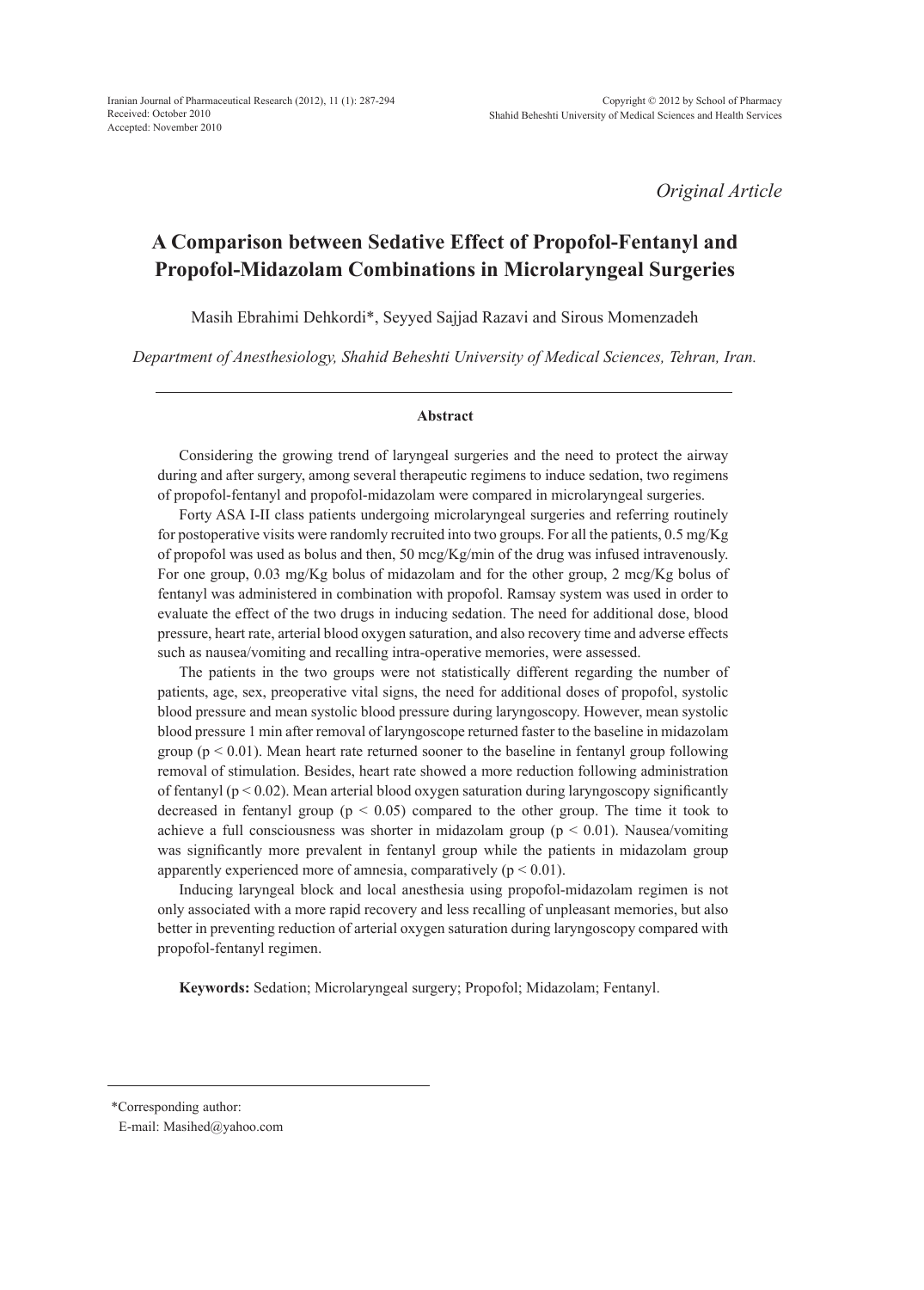#### **Introduction**

Development of diagnostic and therapeutic methods using laser and video techniques in the laryngeal region, as well as the location of laryngeal surgeries in the vicinity of the airway which make the patients being always threatened by risk of aspiration and adequacy of ventilation during the surgery, made sedation methods in managing anesthesia to b used for a long time (1). Considering the fact that the neural system in this area is highly sensitive and reactive and also important protective reflexes are active in the region, laryngeal surgeries are not performable with sedation alone and are associated with various autonomic and somatic reflexes (1). Combining local anesthesia and sedation which provides a painless condition without reflexes is definitely accompanied by maximum cooperation of the patients and a more practical situation to perform the surgeries (2). There are several methods of sedation (3-5); however, propofol results in rapid recovery (5) and no atmosphere pollution with anesthetic pollutants, the features which were considered from the beginning of its use in anesthesia. It has always been tried to reduce the adverse effects of propofol regimen by adding other drugs such as sedatives and narcotics (6-9) as much as possible. As the combinations of propofolmidazolam and propofol-fentanyl have never been compared in microlaryngeal surgeries, in this study we aimed to make a comparison between the two combinations regarding effectiveness, vital signs, hemodynamic, and providing a good condition for operation and recovery (10-12) by administering these combinations among the patients referred to Milad Hospital – Tehran during May 2007 and September 2008.

### **Experimental**

In a sequential matched randomized double blind clinical trial, 40 patients with microlaryngeal surgery indications who were visited continually at the hospital were recruited and randomly allocated into two groups of 20 patients. After receiving informed written consent about the study protocol and sedation conditions and also informing the ear, nose and throat (ENT) surgeons of performing the operation under sedation, the patients were sent to the operating room. After performing the initial procedures and standard monitoring, the patients' demographic data including age, sex, history of previous diseases, drug history, specific habits like smoking and alcohol and drug addiction was asked and documented in special forms. Only the patients without history of addiction, cardiovascular disease, hypertension, or drug dependency were included in the study. These patients were generally of ASA I-II groups and were candidates of microlaryngeal surgeries using suspension laryngoscopy. The operation was performed by Milad Hospital's ENT surgery team. The surgeons and sign registrars were blinded to type of drug administered in addition to propofol for sedation. Propofol (Ferzinus Cabi Co.) was used for all the patients and they were randomly allocated into two groups of cases and controls. All the patients with a history of hypertension, diabetes, respiratory distress, hepatic and renal diseases were excluded. We also did not recruit patients with a history of drug allergy or drug addiction.

After catheter insertion, per each hour of fasting, 2 mL/Kg of normal saline was infused while no premedication for anesthesia was administered. The patients were fasting for the last 12 h before surgery and on the operation day, the surgery and sedation protocol were again fully described for the patient so that we could attract the trust and cooperation of the patients as much as possible. The equipments for anesthesia and intubation were checked after preparation, and resuscitation set was fully provided. For all the patients, from the time they entered the operating room, monitoring of heart rate, blood oxygen saturation and arterial blood pressure was performed through EKG and noninvasive methods and the values were recorded. Initial oxygenation was conducted via nasal cannula for at least 5 min to the level of 5 L/min while the surgeons were getting ready and a complete sedation was established. Anesthesia of the larynx was bilaterally conducted through superior laryngeal nerve block using 3 mL of 2% lidocaine solution. Success in creating the block was defined as a weak bass voice and reduced ability to cough effectively and voluntarily. In the next step, tans-tracheal block was done via cricothyroid membrane using 4 mL of the same concentration of lidocaine. Surface of the tongue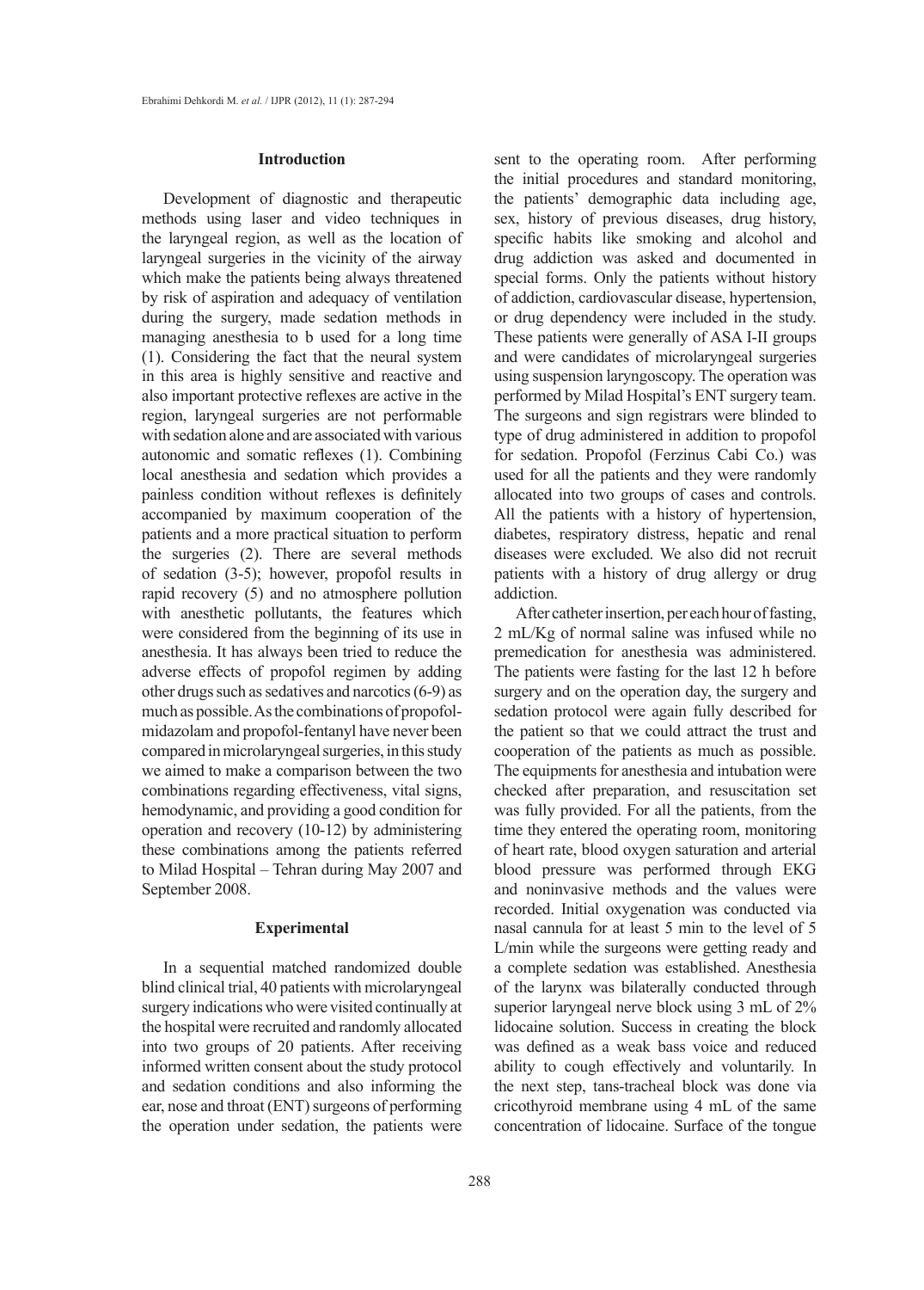| <b>Sedation level</b> | <b>Characteristics</b>                                                                  |
|-----------------------|-----------------------------------------------------------------------------------------|
|                       | Patient is anxious and agitated or restless.                                            |
|                       | Patient is sleepy and partially co-operative; however is oriented to time and place.    |
|                       | Patient responds to commands.                                                           |
|                       | Patient exhibits appropriate response to light glabellar tap and loud auditory stimulus |
|                       | Patient exhibits no response to light glabellar tap or loud auditory stimulus           |

**Table 1**. Sedation levels according to Ramsay evaluation system.

was locally anesthetized up to the pharynx by means of 4 puff of 10% lidocaine spray. Performing these blocks, a complete attenuation of gag reflex and tolerance to laryngeal stimulation was largely obtained.

The first group, called midazolam group, first received 0.03 mg/Kg intravenous infusion of midazolam (Abureyhan co.), then 0.5 mg/Kg bolus dose of propofol followed by continuous infusion of 50 mcg/Kg/min of propofol. For the second group, called fentanyl group, at first 2 mcg/Kg fentanyl (Johnson & Johnson co.) was administered as a bolus, then after like the previous group 0.5 mg/Kg bolus dose of propofol followed by continuous infusion of 50 mcg/Kg/min of the drug was applied. After 6 min each patient was clinically assessed in terms of depth of sedation using Ramsay evaluation system (Table 1). The final goal was to achieve a sedation level of 3 or 4 according to Ramsay system. If a patient did not achieve the required level of sedation even after high doses of drugs, an extra dose of propofol was used as 0.1 mg/Kg bolus dose to obtain the desired level of Ramsay evaluation system.

After achieving the mentioned sedation level, vital signs including blood pressure, pulse rate and Spo2 level were recorded; the patients were evaluated again 1 min after insertion of laryngoscope. These vital signs and any adverse effect such as nausea/vomiting and chills was assessed and recorded in the patients up to full recovery. A full recovery was determined as the time the patient him/herself was able to open eyes and fully express his/her name. At this time the patient was asked to remember the intraoperative events and they were recorded in special forms. As the two groups were comparable regarding age and sex, the changes in blood pressure and heart rate as well as the time it took to achieve a full consciousness were analyzed by Mann-Whiteney u-test. Chi-square test was used for analysis of the need for additional dose of propofol, ability to recall, and occurrence of nausea/vomiting.

# **Results and Discussion**

Twenty patients (16 men and 4 women) with mean age of 63 (range: 38-74) years were categorized in fentanyl-propofol group and another 20 subjects (17 women and 3 men) with mean age of 61 (range: 30-78) were recruited in midazolam-propofol group. In midazolam-propofol group, 6 patients needed an extra dose of propofol to achieve the desired level of sedation while in fentanyl-propofol group, 5 patients needed an additional dose. Mean preoperative systolic and diastolic blood pressure did not show statistically significant difference between the two groups (Table 2).

The changes in blood pressure during laryngoscopy did not show significant difference between the two groups; however, a significant increase in blood pressure during laryngoscopy was recorded in both groups. The decrease in systolic blood pressure 1 min after removal of the stimulation resulted by laryngoscopy was significantly more in midazolam group  $(36 \pm 23)$ mmHg) compared with fentanyl group  $(25 \pm 16)$ mmHg)  $(p < 0.01)$  (Figure 1, Table 3).

As is shown in Figure 2, the changes in mean heart rate during and after laryngoscopy, and during recovery was not significantly different between the two groups; however, the decrease in heart rate following fentanyl infusion was significantly more  $(70 \pm 14)$  in fentanyl group versus  $80 \pm 18$  in midazolam group) ( $p < 0.02$ ).

Mean prelaryngoscopy Spo2 was  $93.4 \pm 3.2$ in fentanyl and  $94.8 \pm 2.4$  in midazolam group which was not statistically different. Mean Spo2 during laryngoscopy was recorded as  $92.4 \pm 1.1$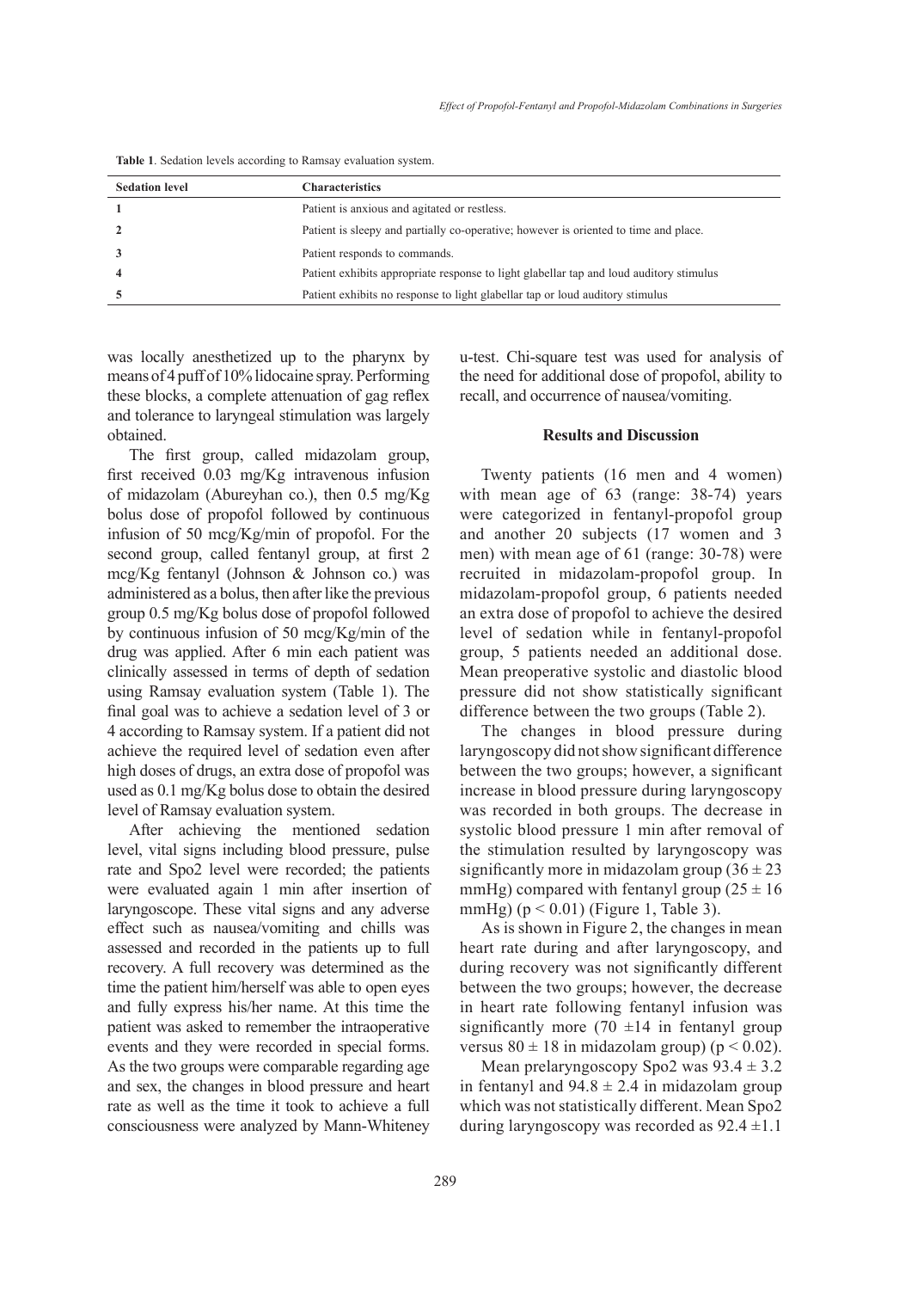|                                             | Midazolam-propofol group $(n = 20)$ | Fentanyl-propofol group $(n = 20)$ | p-value   |
|---------------------------------------------|-------------------------------------|------------------------------------|-----------|
| Age (years)                                 | 61                                  | 63                                 | $NS*$     |
| Sex (male/female)                           | 17/3                                | 16/4                               | <b>NS</b> |
| Preoperative systolic blood pressure (mmHg) | 131.1                               | 127.1                              | <b>NS</b> |
| Preoperative oxygen saturation $(\%)$       | 95                                  | 96                                 | <b>NS</b> |
| Preoperative heart rate (per min)           | $83 \pm 8^{\dagger}$                | $85 \pm 10$                        | <b>NS</b> |

**Table 2.** Demographic characteristics of patients in midazolam-propofol and fentanyl-propofol groups.

\*Not significant;  $\ddagger$ mean  $\pm$  standard deviation.

in fentanyl and  $94.6 \pm 1.2$  in midazolam group; the difference was statistically significant  $(p = 0.005)$ . However, the mean Spo2 after laryngoscopy and during recovery time was not significant (Table 4). As expressed in Table 4, the mean time to voluntarily open eyes was 2.3  $\pm$  2.3 min in midazolam and 3.7  $\pm$  2.6 min in fentanyl group showing a significant difference  $(p = 0.05)$ . The average time to achieve full consciousness in midazolam group was 5.7  $\pm$ 1.7 min in midazolam group and 8.8  $\pm$  1.1 min in fentanyl group which was also significantly different between the two groups (Figure 3).

Nausea/vomiting was observed in 2 (10%) patients in fentanyle group while postoperative chills was experienced by 3 patients in midazolam group ( $p > 0.05$ ). Among the

patients in midazolam group, 90% had no memory of the operation while 50% of patients in fentanyl group were able to recall the events during surgery  $(p < 0.001)$  (Table 4).

This study demonstrated that the need to additional dose of propofol was almost similar in both groups. The changes in systolic blood pressure following surgical stimulation and before initiation of the surgery were not wide following administration of both regimens, suggesting that both approaches are effective in controlling and preventing the changes in blood pressure; the mean systolic blood pressure at the time of surgical stimulation was 147 mmHg in midazolam group and 138 mmHg in fentanyl group. The increase in blood pessure after surgical stimulation was similar



**Figure 1.** The changes in systolic blood pressure after removal of stimulation resulted from laryngoscopy in midazolam-propofol and fentanyl-propofol groups.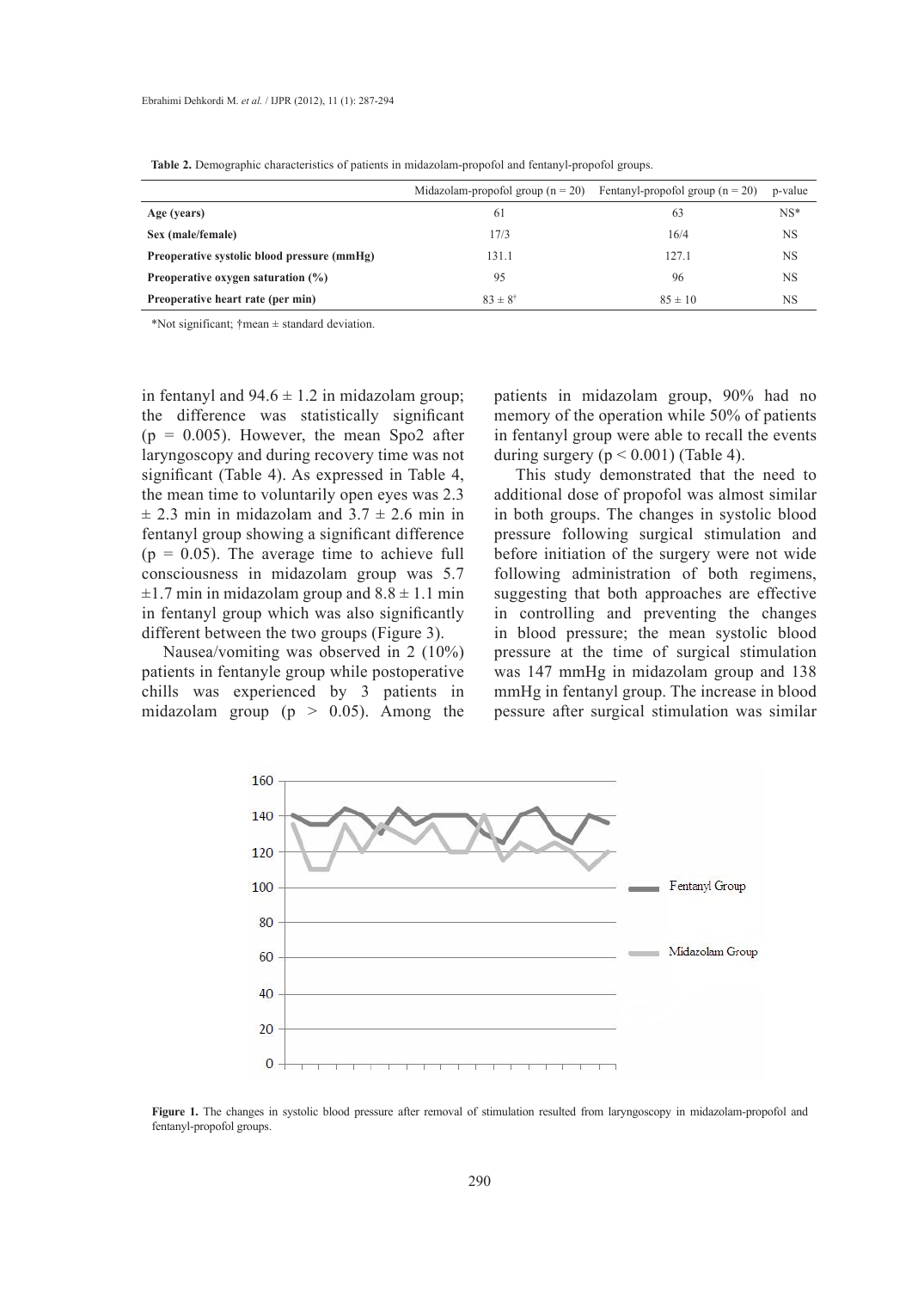|                                                  | Midazolam-propofol group (n<br>$= 20$ | Fentanyl-propofol group<br>$(n = 20)$ | p-value   |
|--------------------------------------------------|---------------------------------------|---------------------------------------|-----------|
| Need for additional dose (yes/no)                | 14/61                                 | 15/5                                  | $NS*$     |
| Mean prelaryngoscopy systolic blood pressure     | 121                                   | 117                                   | <b>NS</b> |
| Mean systolic blood pressure during laryngoscopy | 147.3                                 | 138.2                                 | <b>NS</b> |
| Mean systolic blood pressure 1 min after         | 123.2                                 | 138.2                                 | 0.01      |
| removal of laryngoscopic stimulation             |                                       |                                       |           |

Table 3. The need for additional dose of propofol and systolic blood pressure in different times of evaluation in the two groups of midazolam-propofol and fentanyl-propofol.

\*Not significant.

and comparable in both groups; however, the patients in the two groups were different based on the time of achieving the blood pressure before stimulation; patients receiving midazolam achieved the pre-stimulation blood pressure more rapidly which could be mentioned as an advantage of midazolampropofol regimen. A more rapid reduction in heart rate was observed in the propofolfentanyl group justifiable by opiod nature of fentanyl; as a result, fentanyl is more beneficial when operating patients with heart failure or myocardial ischmia. However, as the changes in heart rate during laryngoscopy was similar in both regimens it might be necessary to add some other drugs such as *β*-blockers to control heart rate when these regimens are used. Compared to midazolam, after removal of laryngoscopic stimulation, fentanyl decreases heart rate upto the baseline more rapidly. Considering the changes in arterial blood oxygen saturation during laryngoscopy, Spo2 reduction was more significant in fentanyl group probably caused by respiratory depression due to opioid nature of fentanyl; however, patients in midazolam group also experienced the reduction in Spo2. Other advantages of midazolam are a more rapid recovery and a higher level of amnesia during surgery which makes it a good sedative drug in outpatient surgeries with sedation when added to propofol. These kinds of surgeries are associated with severe stimulations during operation leaving various psychologic and panic effects if the patient remembers them.



**Figure 2.** The changes in heart rate after induction in the two groups of midazolam-propofol and fentanyl-propofol.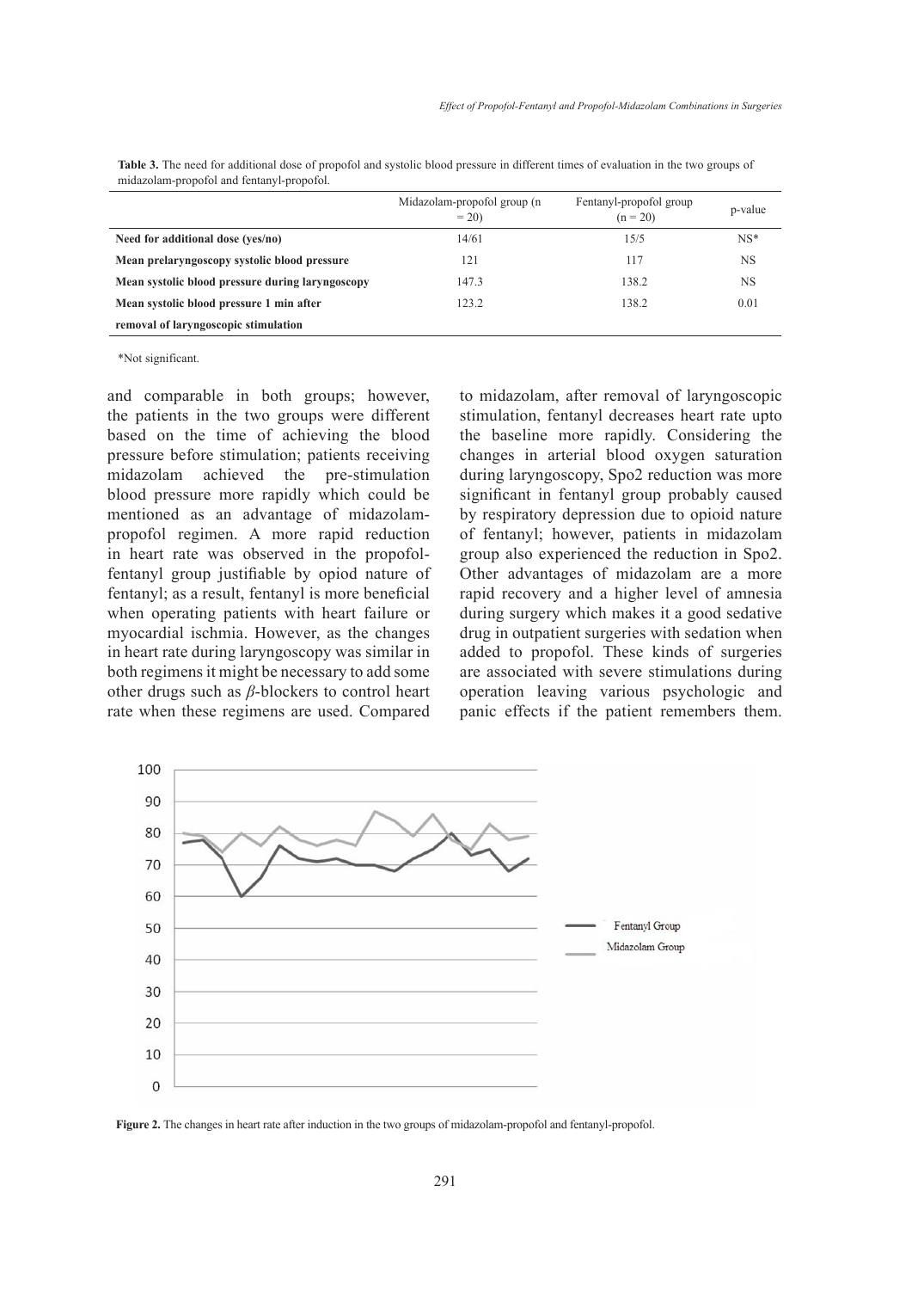

**Figure 3.** Comparison between the average time to achieve full consciousness after operation in the two groups of midazolam-propofol and fentanyl-propofol (min).

Besides, a more rapid recovery results in a more suitable outpatient surgery and makes maintaining and cleaning of the patient's airway more appropriate after sugery. There were some cases of nausea/vomitting in the fentanyl group which might be due to the opioid nature of the drug. Although propofol can control postoperative nausea/vomitting in most of the patients, these adverse effects may manifest when using opioids. In the present study, there were two cases of postoperative nausea/ vomotting in patients undergoing laryngeal anesthesia and sedation which is potentially considered as an adverse effect (4).

Although fentanyl is expected to control blood pressure, the question is that why the changes in blood pressure following laryngoscopy and its reduction to pre-stimulation level was more rapid in midazolam group. Sedative and amnetic effects of midazolam enable it to suppress the stress during the operation; as a result, blood pressure reduction to the baseline is more repid after removal of stimulation (7). There are different methods such as those with or without intubation like jet ventilation or insufflations in order to induce general anesthesia in patients undergoing direct laryngoscopy; however, it seems that sedation with local anesthesia can provide an appropriate condition in surgeries with short duration, especially outpatient surgeries, preventing adverse effects such as aspiration of gastric contents or entrance of debri and blood resulted from the surgery into the airway (2). Consciousness in these patients, in addition to getting their cooperation to establish a good condition for operation, can provide a wider breadth of vision in the laryngeal area and is associated with the presence of

|  |  |  | <b>Table 4.</b> The findings of the study in the two groups of midazolam-propofol and fentanyl-propofol. |  |
|--|--|--|----------------------------------------------------------------------------------------------------------|--|
|--|--|--|----------------------------------------------------------------------------------------------------------|--|

|                                          | Midazolam-propofol group ( $n = 20$ ) | Fentanyl-propofol group $(n = 20)$ | p-value     |
|------------------------------------------|---------------------------------------|------------------------------------|-------------|
| Mean heart rate after induction          | $82 \pm 18$                           | $79 \pm 14$                        | $NS*$       |
| Mean Spo2 during laryngoscopy            | $94.6 \pm 1/2$                        | $92.4 \pm 1/1$                     | ${}< 0.005$ |
| Time to achieve full consciousness (min) | $5.7 \pm 1.7$                         | $8.8 \pm 1.1$                      | ${}< 0.001$ |
| Nausea/vomiting (yes/no)                 | 29/0                                  | 18/2                               | $NS^*$      |
| Intraoperative amnesia (yes/no)          | 90/10                                 | 50/50                              | ${}< 0.001$ |

\*Not significant.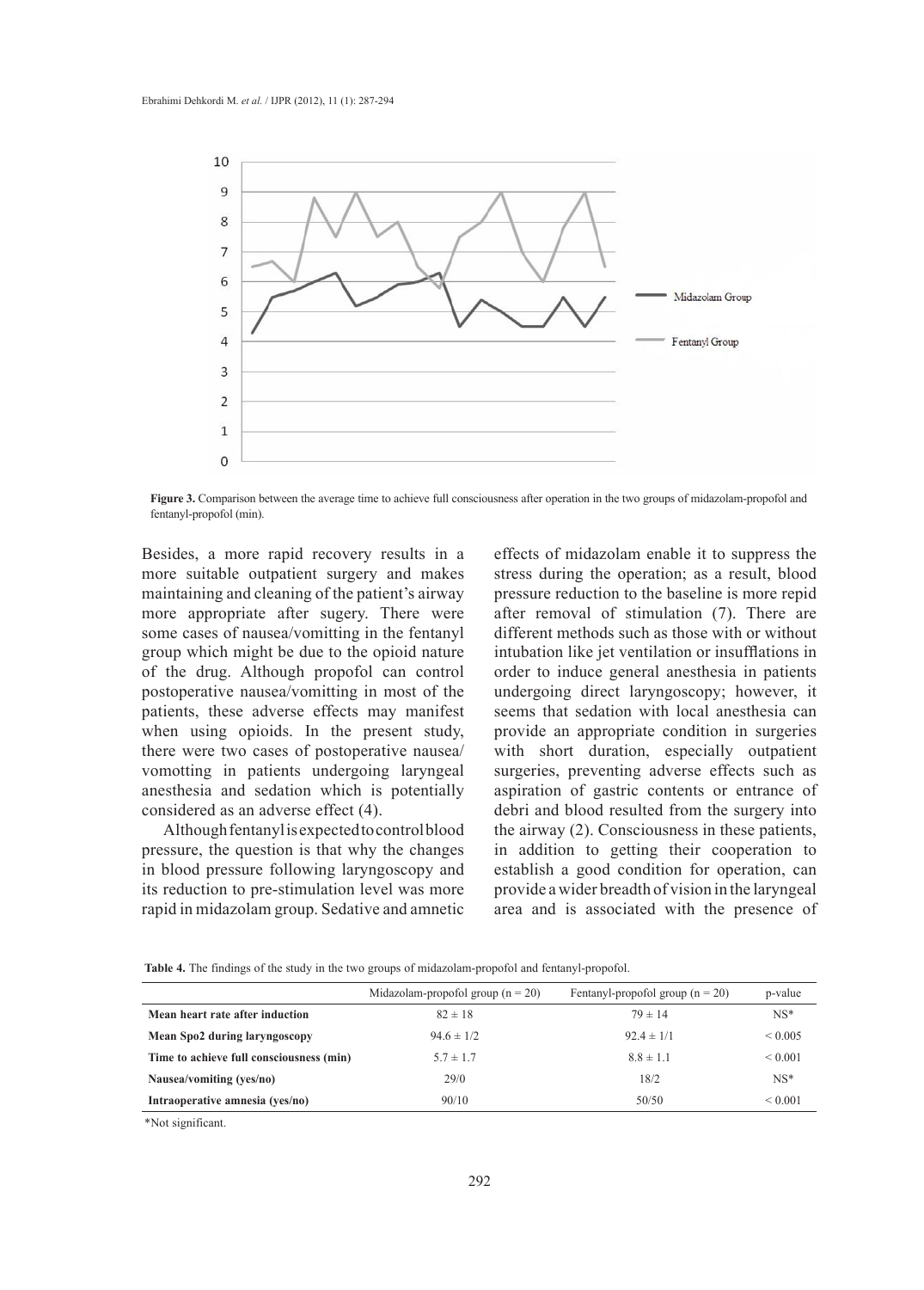the tube in the larynx, restriction on the use of laser, and operation room contamination to anesthetic gases. Propofol can be the first choice in managing these patients as it reduces environmental pollution, provides a faster recovery, and decreases adverse effects such as nausea/vomiting (4); however, using propofol alone is associated with several risks including respiratory depression and suppression of laryngeal reflexes. Several combinations have been used with propofol to reduce its adverse effects but there are few studies on use of these propofol combinations in laryngeal surgeries (8, 9). Propofol in combination with fentanyl and midazolam is used in various therapeutic regimens and has always shown good hemodynamic status in the studies. The patient is significantly less cooperative when propofol is used alone for sedation, and even more, patient irritability and airway spasm is seen when low doses of this drug is administered. Rapid return of laryngeal reflexes after laryngeal surgeries prevents blood and debris resulted from surgery to enter the trachea (12). Tagaitoy *et al* reported a more rapid return of protective reflexes in propofol-fentanyl regimen compared with propofol alone (5). In another study, consumption of propofol for induction of sedation was reduced upto 52% compared with when propofol alone was used  $(10)$ . Another study considered better maintenance of hemodynamic in a group of patients using propofol-midazolam in comparison with a group using propofol only. In our study, in 70-75% of patients, the administered dose of propofol along with its co-administered drug seemed to be enough to achieve a desired level of sedation. The changes in blood pressure before and during laryngoscopy were in both groups in an acceptable range, however, in midazolam-propofol group blood pressure returned to the baseline pressure much faster (8).

The combination of fentanyl and propofol was more efficient in reducing heart rate before laryngoscopy; this is previously confirmed by other studies (1, 9, 12). Inducing parasympathomimetic effect due to fentanyl, this combination was successful in reducing heart rate after infusion and also after removal of stimulation. Midazolam provided better ventilation maintenance compared with fentanyl which showed the superiority of fentanyl in oxygenation. In cases with partial airway obstruction, ventilation suppression is a common and potentially dangerous status; hence, this is of advantages of using midazolam in combination with propofol in these patients. Some previous studies have considered propofol-fentanyl combination in preventing laryngeal spasm (5); however, the effect of fentanyl in suppressing ventilation can limit its use.

A more rapid awakening time, as well as no recall of unpleasant memories make midazolam beneficial in outpatients and those undergoing surgeries needing sedation.

In a study by Rama-Maceiras *et al* it was confirmed that the combination of propofol and opioids induces nausea/vomiting (11). In this study fentanyl-propofol regimen was associated with a more risk of nausea as well.

Although both methods provide a good sedative and anesthetic cover for microlaryngeal surgeries, however, shorter recovery duration, less postoperative amnetic effect and establishing a more adequate intraoperative oxygenation make midazolam-propofol combination generally superior. Providing a better condition, this pharmaceutic group is a better choice for these kinds of surgeries. In the future, important pharmaceutic compounds or even new anesthetic drugs may replace this proposed alternative and then they may resolve the possible objections of this regimen. In spite of limited number of patients in our study, conducting such a study in a group of patients with similar socioeconomic status, in the same hospital with the same equipments and the same drugs make our study valuable in managing anesthesia in these types of patients. More studies following emergence of appropriate treatment regimens applicable for all laryngeal surgeries which provide maximum health can be in prospective.

## **Acknowledgment**

The authors would like to thank the officials of Social Security Organization and Milad Hospital for their cooperation in providing